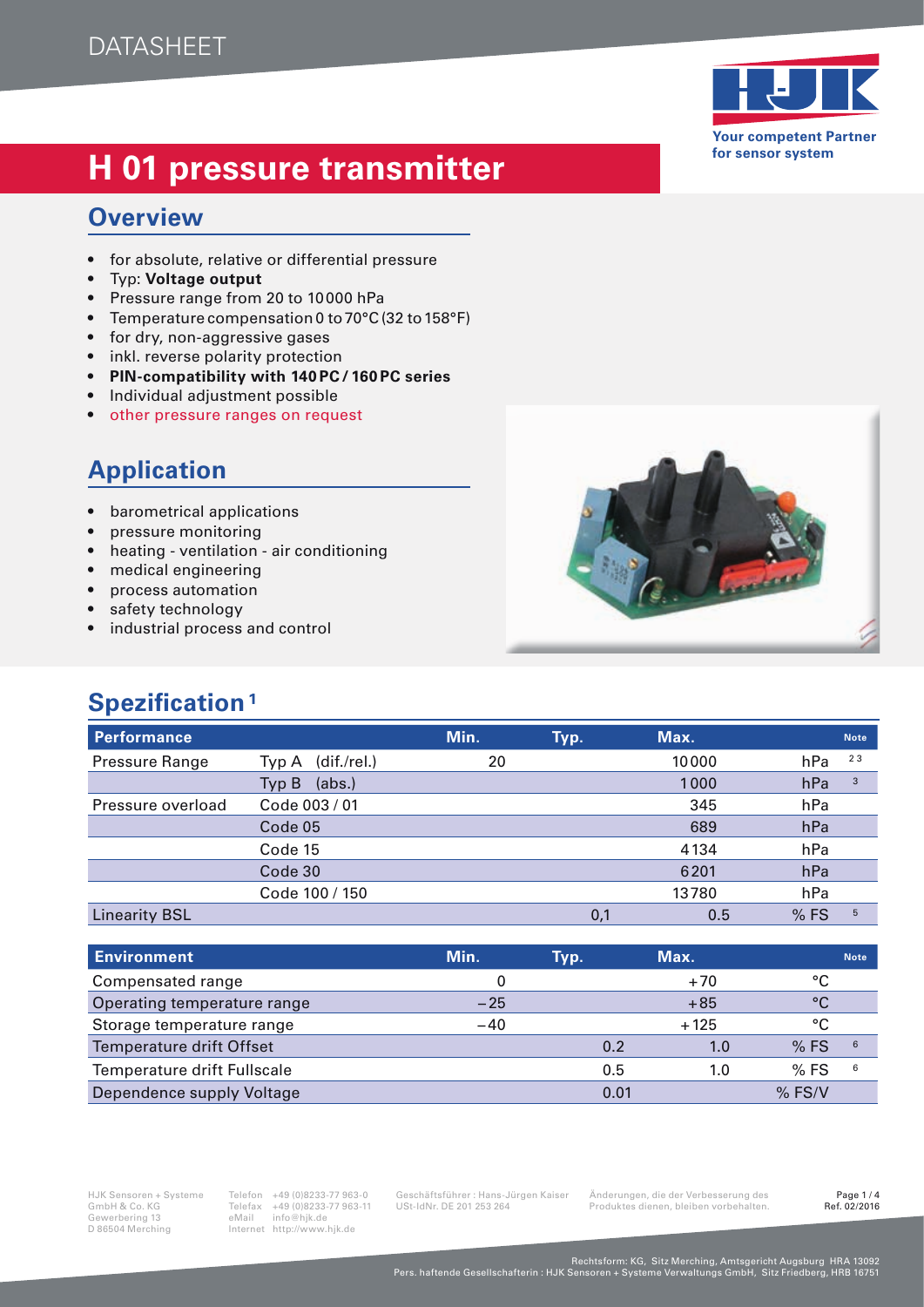

## **H 01 pressure transmitter**

| <b>Electronics</b>            |                 | Min. | Typ. | Max. |        | <b>Note</b>    |
|-------------------------------|-----------------|------|------|------|--------|----------------|
| Supply voltage                |                 | 8    | 12   | 30   | v      | 4              |
| Output                        | <b>Option A</b> | 0.5  |      | 4.5  | $\vee$ |                |
|                               | Option B        |      |      | 6    | ν      |                |
|                               | Option C        | 0.1  |      | 10.1 | ٧      | $\overline{4}$ |
|                               | Option D        | 0.1  |      | 5.1  | V      |                |
|                               | Option E        |      |      | 5    | V      |                |
| Current output                |                 |      |      | 10   | mA     |                |
| <b>Current consumption</b>    |                 | 0.8  | 1.0  | 1.2  | mA     |                |
| <b>Adjustment Offset</b>      |                 |      |      | ±50  | mV     | 34             |
| <b>Adjustment Offset</b>      | Option C        |      |      | ±100 | mV     | $\overline{a}$ |
| <b>Adjustment Fullscale</b>   |                 |      |      | ±50  | mV     | 4              |
| Adjustment Fullscale Option C |                 |      |      | ±100 | mV     | $\overline{4}$ |
| Reverse polarity protection   |                 |      | Yes  |      |        |                |

| <b>Mechanics</b>              |      |      |             | <b>Note</b> |
|-------------------------------|------|------|-------------|-------------|
| Pressure connections          |      |      | see picture |             |
| <b>Electrical connections</b> |      |      | see picture |             |
| Wight                         |      |      | 0.016       | kg          |
| Size $(L \times B \times H)$  | 59.8 | 28.0 | 35.0        | cm          |

1 Specifications are valid for standard pressure ranges, at Vs =12 V; T = 25 °C and RL = 100 kOhm. Pressure on Port B, for vacuum & absolue pressure on Port A<br>2 Extended pressure range on request from 0 to fullscale<br>7 Plea

### **Dimensions**





#### all Dimensions in mm

GmbH & Co. KG<br>
Gewerbering 13 eMail info@hjk.de<br>
D 86504 Merching Internet http://www.hjk.de Internet http://www.hjk.de

HJK Sensoren + Systeme Telefon +49 (0)8233-77 963-0 Geschäftsführer : Hans-Jürgen Kaiser Änderungen, die der Verbesserung des Page 2 / 4

Finandingen, als dienen vorbehalten.<br>Produktes dienen, bleiben vorbehalten.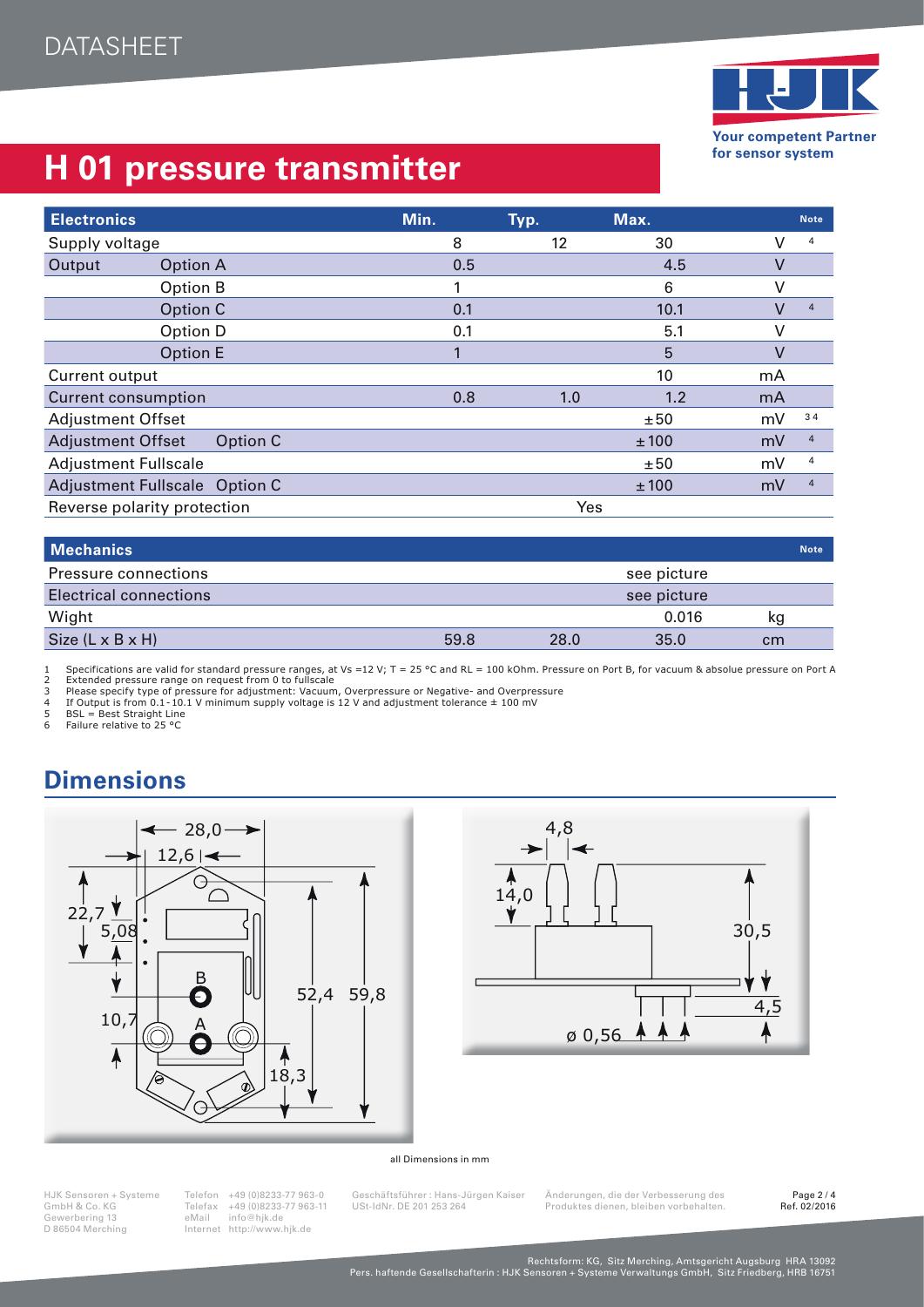

## **H 01 pressure transmitter**



2 Ground 3 Voltage

### **Orderinformation**

(Please use the information in the table below to generate your product code.)



| <b>Series</b> | <b>No</b> | <b>Output</b><br>signal                      | <b>Pressure</b><br>range    | <b>Pressure-</b><br>type | <b>Option</b> |
|---------------|-----------|----------------------------------------------|-----------------------------|--------------------------|---------------|
| H 01          | 14        | $1 - 1.0$ 6.0 V (-)                          |                             | A-Absolute               | K-Customized  |
|               | 16        | $2 - 1.0 - 6.0 V (+)$<br>$3 - 3.5 \pm 2.5$ V | Please use code             | D-Differential           |               |
|               | 00        | $4 - 0.5 - 4.5$ V<br>$5 - 0.1 - 5.1$ V       | shown in the table<br>below | R-Relative               |               |
|               |           | $6 - 1.0 - 5.0$ V<br>$7 - 0.1$ 10.1 V        |                             | <b>B</b> - Bidirectional |               |

Custom options available upon request!

(+) Measurement overpressure<br>(-) Measurement vacuum

Measurement vacuum (±) Measurement positive and negative pressure

1 We give one year warranty on this series. 2 For media compatibility, suitability, and proper installation of the product, the buyer is responsible

| <b>Pressure range</b> |              |     |       |         |       |     |       |  |  |  |  |  |  |  |
|-----------------------|--------------|-----|-------|---------|-------|-----|-------|--|--|--|--|--|--|--|
| Unit                  | PSI          | PSI |       | PSI     | PSI   | PSI | PSI   |  |  |  |  |  |  |  |
| Pressure              | 0,3          | 1   | 5     | 15      | 30    | 100 | 150   |  |  |  |  |  |  |  |
| Code                  | 003          | 01  | 05    | 15      | 30    | 100 | 150   |  |  |  |  |  |  |  |
|                       | $D-R$<br>D-R |     | $D-R$ | $A-D-R$ | $D-R$ | D-R | $D-R$ |  |  |  |  |  |  |  |
|                       |              |     |       |         |       |     |       |  |  |  |  |  |  |  |

### Do you search replace for a pressure sensor such as Type 142PC05D ? You can get it with the ordering code H 01 142−PC05−D

GmbH & Co. KG Telefax +49 (0)8233-77 963-11 USt-IdNr. DE 201 253 264 Produktes dienen, bleiben vorbehalten.<br>Gewerbering 13 eMail info@hjk.de Produktes dienen, bleiben vorbehalten. GmbH & Co. KG<br>
Gewerbering 13 eMail info@hjk.de<br>
D 86504 Merching Internet http://www.hjk.de Internet http://www.hjk.de

HJK Sensoren + Systeme Telefon +49 (0)8233-77 963-0 Geschäftsführer : Hans-Jürgen Kaiser Änderungen, die der Verbesserung des Page 3 / 4